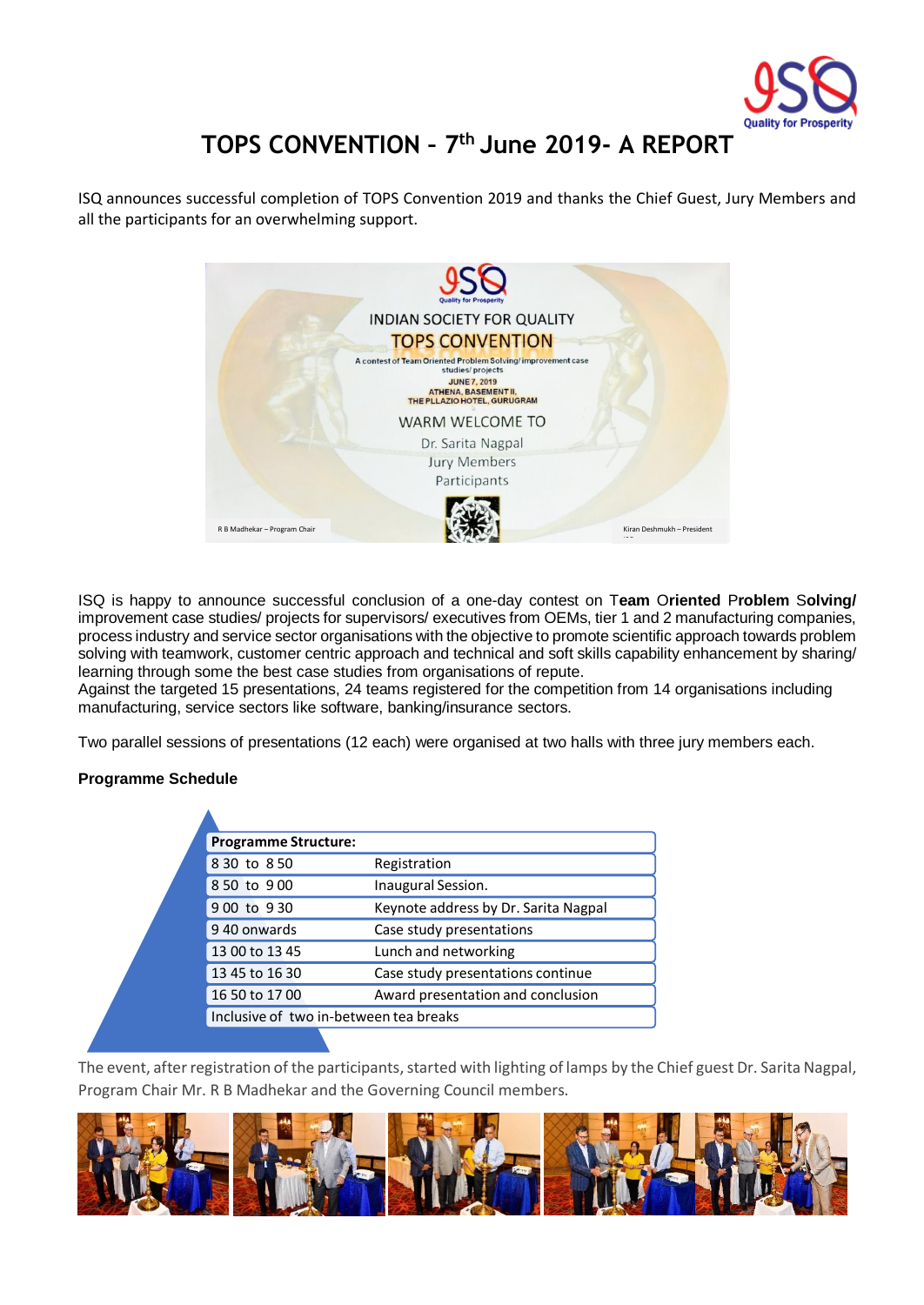

Mr. Amit Sharma, GC member welcomed the gathering, chief guest and the jury members. Mr. Anil Sachdev, Hon. Secretary of ISQ introduced the Chief Guest to the audience and gave a warm welcome to her.



Mr. R B Madhekar gave a warm welcome and introduced six Jury members Mr. Yashpal Sardana, Mr. Ranjan Vasishtha, Mr. Pradeep Sen, Mr. Prabodh Kumar, Mr. Suman Yadav, Mr. Pawan Datta to the participants.

Dr. Sarita Nagpal in her keynote address explained importance about the three eyes of Budha (Control, Continuous improvement and breakthrough management) and also explained about ladder of abstraction.



After the tea break the presentations of the projects commenced in two separate halls with the three judges each in each hall.

#### **Details of Project presentations between two halls. (**time allotted per team = 18 mins presentation+7 mins Q&A)

| Team                               | Company       | <b>Project Details</b>                | Cat.          | Team                                              | Company             | <b>Project Details</b>           | Cat.    |
|------------------------------------|---------------|---------------------------------------|---------------|---------------------------------------------------|---------------------|----------------------------------|---------|
| <b>Hall A</b>                      |               |                                       | <b>Hall B</b> |                                                   |                     |                                  |         |
| Jury Members: Mr. Yashpal Sardana, |               |                                       |               | Jury Members: Mr. Prabodh Kumar, Mr. Suman Yadav, |                     |                                  |         |
|                                    |               | Mr. Ranjan Vasishtha, Mr. Pradeep Sen |               | Mr. Pawan Datta                                   |                     |                                  |         |
| $\mathbf{1}$                       | <b>Bharat</b> | Reduction of TIR Scrap on             | Mfg           | $\mathbf{1}$                                      | Hero                | To improve the process           | Mfg     |
|                                    | Forge         | Forge Line                            |               |                                                   | Motorcorp           | capability (cp) of cylinder      |         |
|                                    | Limited,      |                                       |               |                                                   |                     | block honing roughness           |         |
|                                    | Pune          |                                       |               |                                                   |                     | using design of                  |         |
|                                    |               |                                       |               |                                                   |                     | experiment (DOE)                 |         |
| $\overline{2}$                     | Tata          | Reduction of warranty                 | Mfg           | $\overline{2}$                                    | Ashok               | Reduction of punching            | Mfg     |
|                                    | Motors Ltd    | failures of leaf springs              |               |                                                   | Leyland Ltd         | related issues in assembly       |         |
|                                    |               | using systematic problem              |               |                                                   | Alwar               | line                             |         |
|                                    |               | solving approach.                     |               |                                                   |                     |                                  |         |
| 3                                  | Usha          | Reduction of NC due to                | Mfg           | 3                                                 | <b>Bharat Forge</b> | OEE improvement on               | Mfg     |
|                                    | Martin        | pieces defect in Line -7              |               |                                                   | Limited,            | Crankshaft Machining Line        |         |
|                                    |               |                                       |               |                                                   | Pune                |                                  |         |
| $\overline{4}$                     | Subros        | Air distribution NG & YHB             | Mfg           | $\overline{4}$                                    | Indus               | <b>ERP Performance Stability</b> | Service |
|                                    | Limited       | rear cooling units                    |               |                                                   | Towers              |                                  |         |
|                                    | Manesar       |                                       |               |                                                   |                     |                                  |         |
| 5                                  | <b>SRF</b>    | Reduce Chill roll wash and            | Mfg           | 5                                                 | Ashok               | Cabin Defect Reduction in        | Mfg     |
|                                    | Limited       | TD Break loss hours in line           |               |                                                   | Leyland Ltd         | PDI vehicles (One step           |         |
|                                    |               | 1 from 20.58 hours to 13              |               |                                                   | PNR                 | towards the vision)              |         |
|                                    |               | hours between Aug' 17 to              |               |                                                   |                     |                                  |         |
|                                    |               | April 18                              |               |                                                   |                     |                                  |         |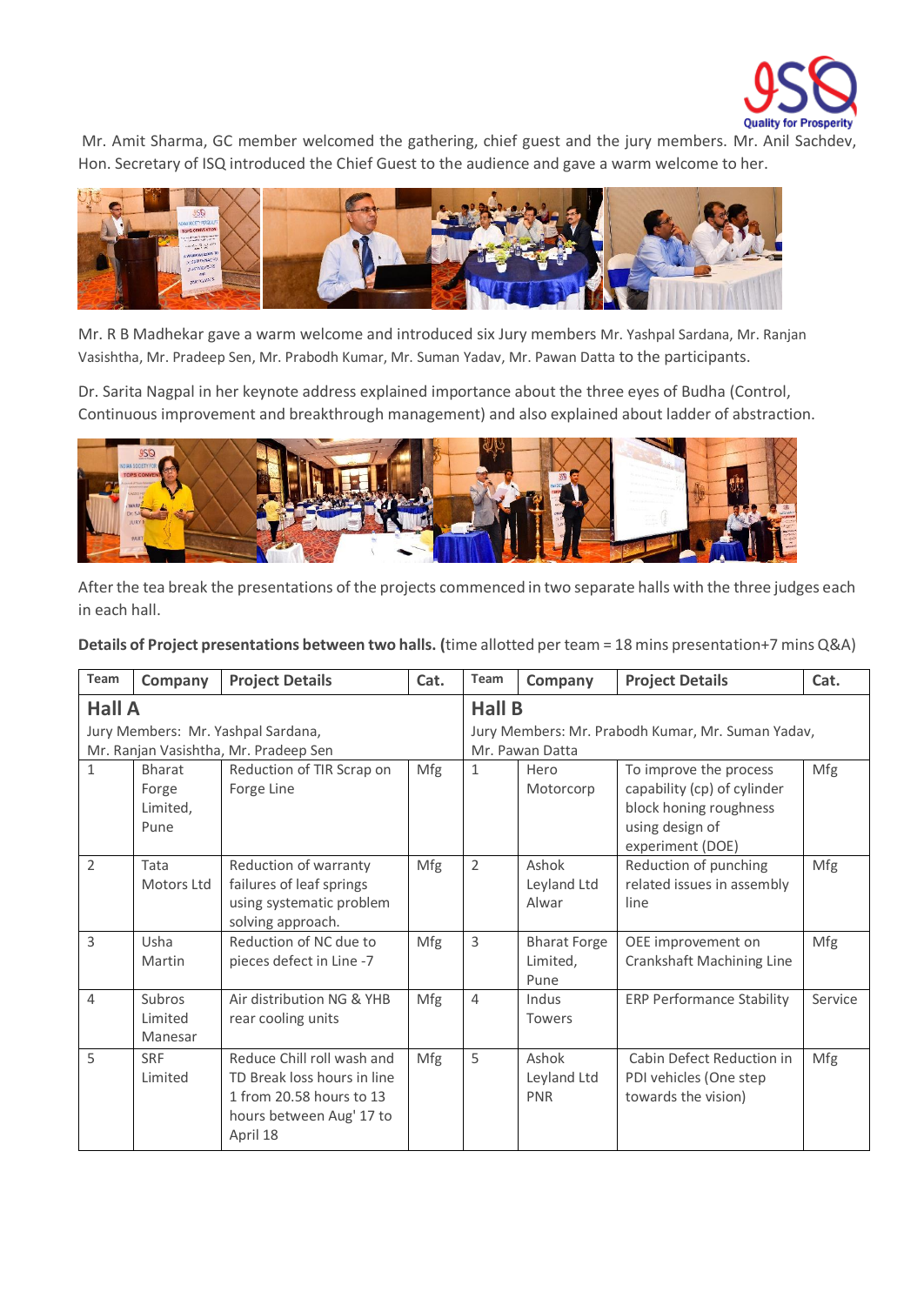

|                |                               |                                                                                                                                                     |     |                |                           | Quality for Prosperity                                                                                                                             |         |
|----------------|-------------------------------|-----------------------------------------------------------------------------------------------------------------------------------------------------|-----|----------------|---------------------------|----------------------------------------------------------------------------------------------------------------------------------------------------|---------|
| 6              | Ashok<br>Leyland<br>Ltd Alwar | Reduction of direct<br>consumable cost at<br>trimline in bus<br>manufacturing in low end<br>bus by using advanced<br>problem solving<br>methodology | Mfg | 6              | <b>HDFC Life</b>          | Enhancement of product<br>offerings in Banca CA<br>business                                                                                        | Mfg     |
| $\overline{7}$ | Subros<br>Limited<br>Noida    | To reduce Concentricity<br>NG on 10S11 Cylinder<br>Block Line from 10518<br>ppm (Av. of Apr'18 to<br>Sep'18) to zero by Dec 18.                     | Mfg | $\overline{7}$ | <b>Tata Motors</b><br>Ltd | <b>Optimisation of Canteen</b><br>processes through<br>scientific Problem solving<br>approach for attaining<br>cost advantage                      | Service |
|                |                               | Lunch Break (01 00PM to 02 00 PM)                                                                                                                   |     |                |                           |                                                                                                                                                    |         |
| 8              | Ashok<br>Leyland<br>Ltd PNR   | <b>Enhance Durability of</b><br>Painted Cabin Through<br><b>Defect Reduction</b>                                                                    | Mfg | 8              | <b>SRF Limited</b>        | To increase line 3 (DTA<br>BOPET Line) speed to 550<br>mpm in 8 micron to 10<br>micron (plain/corona/<br>chemical coated) films wth<br>uptime 95%. | Mfg     |
| $\mathsf g$    | Sandhar<br>Limited            | To avoid noise problem in<br>outer handling assembly                                                                                                | Mfg | 9              | Indus<br><b>Towers</b>    | Project Khumbh                                                                                                                                     | Service |
| 10             | Subros<br>Limited<br>Noida    | To reduce In-House<br>Rejection ppm of SFA 2<br>Heater Line.                                                                                        | Mfg | 10             | Infosys BPM               | <b>Resource Optimization</b><br>through Capacity<br>Modeling Approach for<br><b>BPM</b> processes                                                  | Service |
| 11             | Subros<br>Limited<br>Manesar  | Quality improvement<br>programme to resolve<br>customer concern.                                                                                    | Mfg | 11             | Wipro<br>Limited          | Reduction of average<br>handling time of calls for<br>utility services provided by<br>government client.                                           | Service |
| 12             | Tata<br>Motors Ltd            | Reduction of door opening<br>effort using statistics<br>methodologies for<br>customer delight                                                       | Mfg | 12             | Indus<br><b>Towers</b>    | Project Swachalit                                                                                                                                  | Service |

Best three teams each from manufacturing and service were awarded by Governing Council members.

# **Manufacturing:**

Winner: Quality improvement programme to resolve customer concern - Subros Limited, Manesar I runner up: Enhanced durability of painted cabin through defect reduction. – Ashok Leyland Ltd, PNR II runner up: To avoid noise problem in outer handling assembly. – Sandhar Technologies Limited, Rathredi



## **Service :**

| Winner: | Optimisation of canteen processes through scientific problem solving approach for attaining cost |
|---------|--------------------------------------------------------------------------------------------------|
|         | advantage. – Tata Motors Limited, Jamshedpur.                                                    |
|         |                                                                                                  |

I runner up: Project Khumbh – Indus Towers Ltd

II runner up: Resource optimization – Infosys BPM Ltd